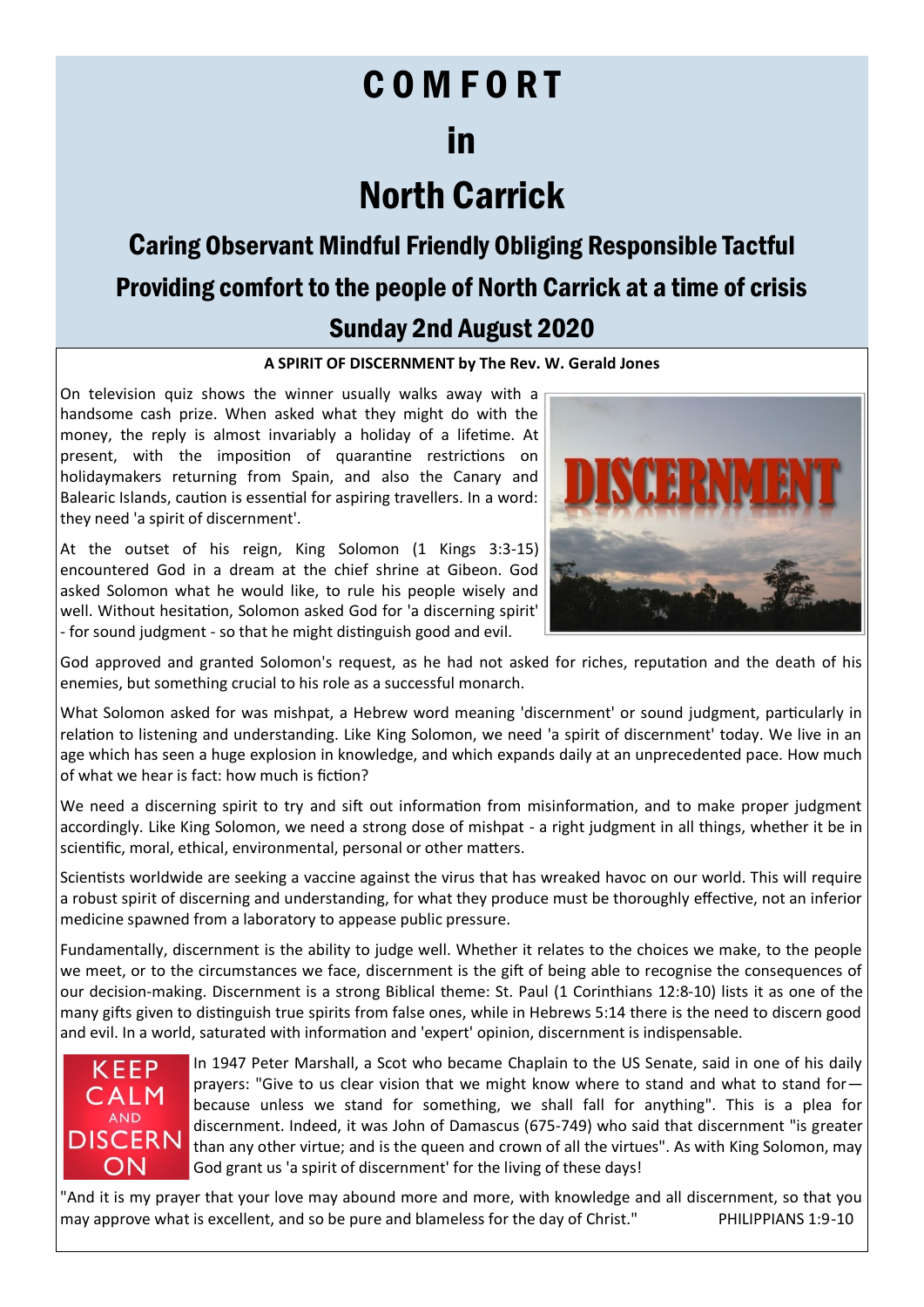The miracle of the loaves and fishes, feeding so many from so little, must have greatly increased the reputation of Jesus in the eyes of both his disciples and the thousands who were fed. Jesus was sad the following day that people had not understood the significance of the miracle, that he himself was the real Bread come down from heaven. Many deserted him thereafter.

More recently a similar miracle, though on a smaller scale, was reported at a rubbish dump in Mexico, where many poor people searched among the rotting debris for trash which they separated into cans, bottles, cardboard etc. and sold on to the local co-op which in turn sold it on. They lived in the dump and worked seven days a week for five dollars. In 1972 a prayer meeting at El Paso, decided to provide a Christmas meal for the poor who lived and worked at the dump in Juarez. They prepared enough food for 125 people but 350 turned up! There was not enough food for everyone but what they had they would share as best possible. All 350 were fed and people took some home and came back for more. There was still a lot of food left over which was then taken and distributed to three local orphanages. This true story is an inspiring one of faith rewarded in a rare way. People recognised the significance of the miracle was beyond the physical. After the miracle on Christmas Day 1972 a strong Christian community grew up at the dump.



To Christians in the more affluent west, the miracle of Jesus, recorded in Matthew 14 and his subsequent claim to be the Bread of Life (John 6:48-51) are powerful reminders that we have been provided with an abundance of spiritual food for our souls. Currently as we exist in the uncertainty and anxiety affecting so many lives, the assurance of the presence of God among us, nourishing and filling us with his peace, is something we can spread among those searching now in perplexity for a deeper meaning to life.

**Ellen Hawkes**

#### **Lynne Rankin Maybole Parish Church**

This week, we at the kirk, are starting to consider what a return to Sunday services / services of worship might look like in the "NEW NORMAL"

New signage, new In and Out doors, separated and distanced seating, hand sanitizer everywhere, A sign in sheet for trace and protect and one minister only talking - no singing, no close chatting to friends over a cuppa - will it still feel like a meeting of the family of God?

Rev. Jock Stein penned this Prayer of Approach for this Sunday, the 9th after Pentecost.

Lord God, this coming to worship is a serious business.

The world is out of joint, and our lives are out of joint.

Generally we do our best, but You see what we are really like.

Sometimes we know very well we have gone wrong, sometimes we just know that Your holiness is beyond us.

And yet Your compassion is over all You have made. Have mercy on us. Forgive what is wrong, strengthen what is right, and guide us in the right way, for the sake of Jesus Christ our Saviour.

Lord God, this coming to worship is a glorious business.

All creation is made for Your glory, and we voice that now.

Your Spirit plants hints of glory in our hearts, and we delight to offer You our praise and worship.

Help us in our song to give You honour, in our silence to wait for You to speak, through Jesus Christ, Your living word.

Lord God, this coming to worship is a hopeful business.

We come with our concerns and our fears, with people on our hearts, stalked by troubles and worries.

Open Your generous hand, to satisfy our desire, to renew our faith that You are kind, and close to all who call upon You, as we do, trusting in Jesus who bears our burdens, and carries our sorrows.

Glory be to the Father, and to the Son, and to the Holy Spirit. As it was in the beginning, is now and ever shall be, world without end, Amen

This week whether you worship in a church or at home, may your worship be "Serious, Glorious and Hopeful".

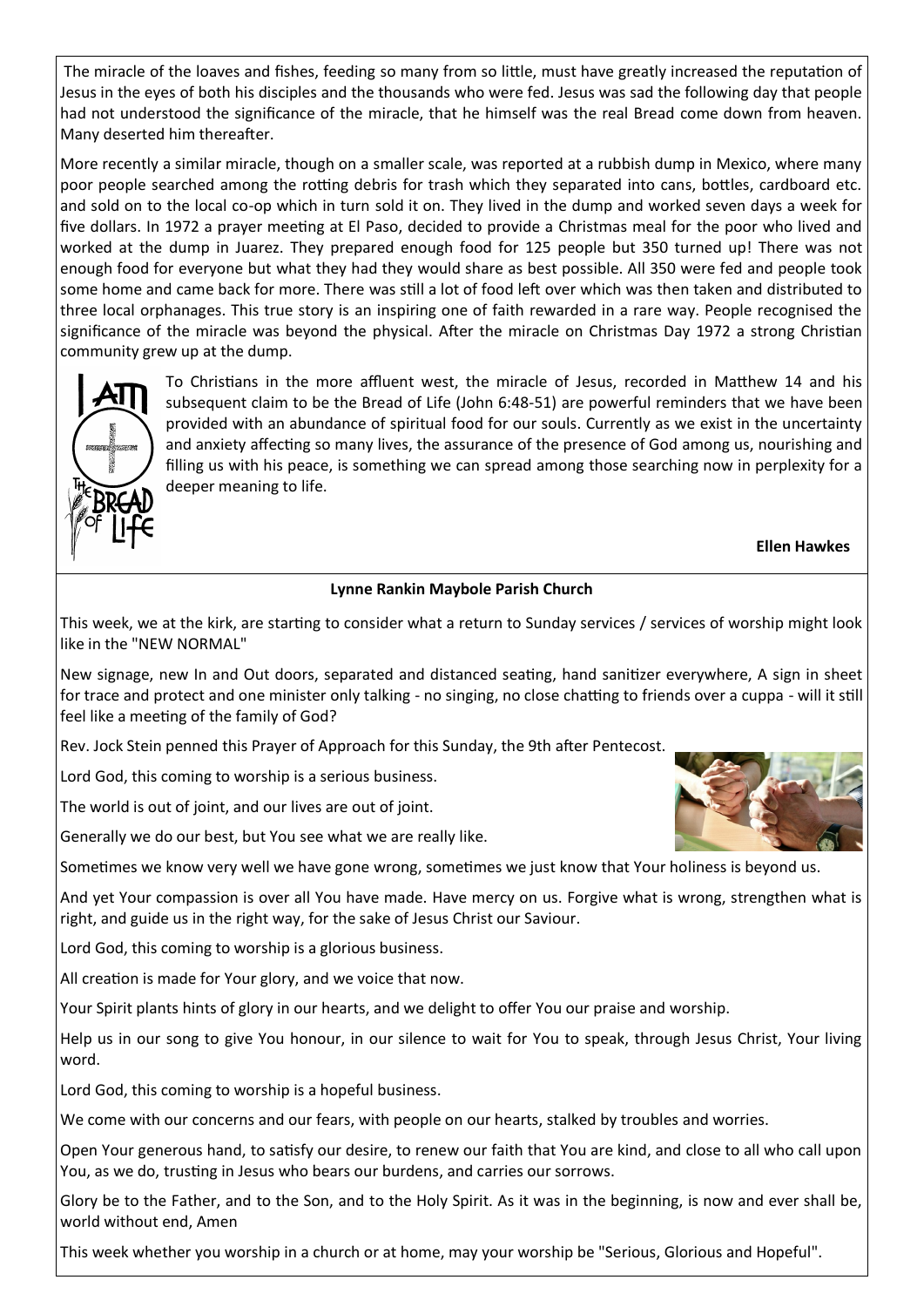#### **From Rev Dr John Lochrie, Locum minister at Crosshill and Maybole Parish Church**

There have been times during the last four months when it seemed to be hard to find good news. I know that there were many who gave up on all the daily briefings because so often they left them feeling helpless and a bit depressed. Gradually stories began to filter through that were a bit more positive. We began to hear about the efforts being made to help the more vulnerable by volunteers doing their essential shopping or collecting prescriptions so that they could stay at home in relative safety. As people were placed on furlough, or worse actually lost their jobs, food banks across the country stepped up to the mark. In many communities free meals were supplied. From time to time there were little items at the end of the news that made us smile if not raise a laugh. It all helped us to cope. This week there was the story of the St Bernard that had to be carried off the mountain. It was rescued rather than being the rescuer!



This week I received a good news story from an unexpected place. In South Africa the Crossroads Orphanage has been through a difficult time. It is far from easy to care for children from infants to school leavers at any time, far less than in a pandemic, and orphaned children are a very real issue at times out there. The Christmas message told of a particularly harrowing incident when a new-born baby was found abandoned naked in the bush, presumably an unwanted girl, though the child's sex was not specified. Thankfully, the child was found and taken in to be cared for and in later reports was doing well. Though officially supported financially by Child Care South Africa such is the state of government there that grants are often as much as six months late in being delivered. Despite that the work has gone on, thanks to the support of friends across the world.

While it was hard here things were considerably worse in other parts of the world where the virus took hold and welfare and health services were poor or non-existent. To begin with it appeared that South Africa had coped well, but then for a variety of reasons things deteriorated. For the vulnerable life had been hard there before the pandemic, now things are much worse.

The good news came in the latest report from the orphanage. So far during the lockdown the children have been well, even free of the regular winter sniffy nose and cough. The caregivers were very accommodating during levels four and five lockdowns during which time they stayed locked down with the children – considering the children's safety first so that in spite of all the changes put into effect the children have remained happy and healthy.

Teachers have kept them up to date with schoolwork for the school going children. It has been quite something to keep up with 10 children's curricula – all at different levels. However, so far. so good. The children naturally long to see their friends and teachers again but have all done extremely well under the circumstances. We are very proud of them.

Unfortunately, in South Africa, as in many other countries, it has not proved possible to maintain the initial progress and the virus is again taking hold. The Crossroads Orphanage is very much in need of our prayers and support as they now face an even more uncertain future. If anyone would like more information please get in touch with me. What they face is a stark reminder of the potential pitfalls that we could face in the coming weeks. The problems associated with the reopening of the hospitality industry and the re-imposition of quarantine on travellers from Spain must make us aware of our own heavy responsibilities at this time. We really do not need any more bad news.

#### **No created thing can ever come between us**

#### **and the love of God made visible in Christ**

Nothing can come between us and the love of Christ, even if we are troubled or worried, or being persecuted, or lacking food or clothes, or being threatened or even attacked.

These are the trials through which we triumph, by the power of him who loved us.

For I am certain of this: neither death nor life, no angel, no prince, nothing that exists, nothing still to come, not any power, or height or depth, nor any created thing, can ever come between us and the love of God made visible in Christ Jesus our Lord.